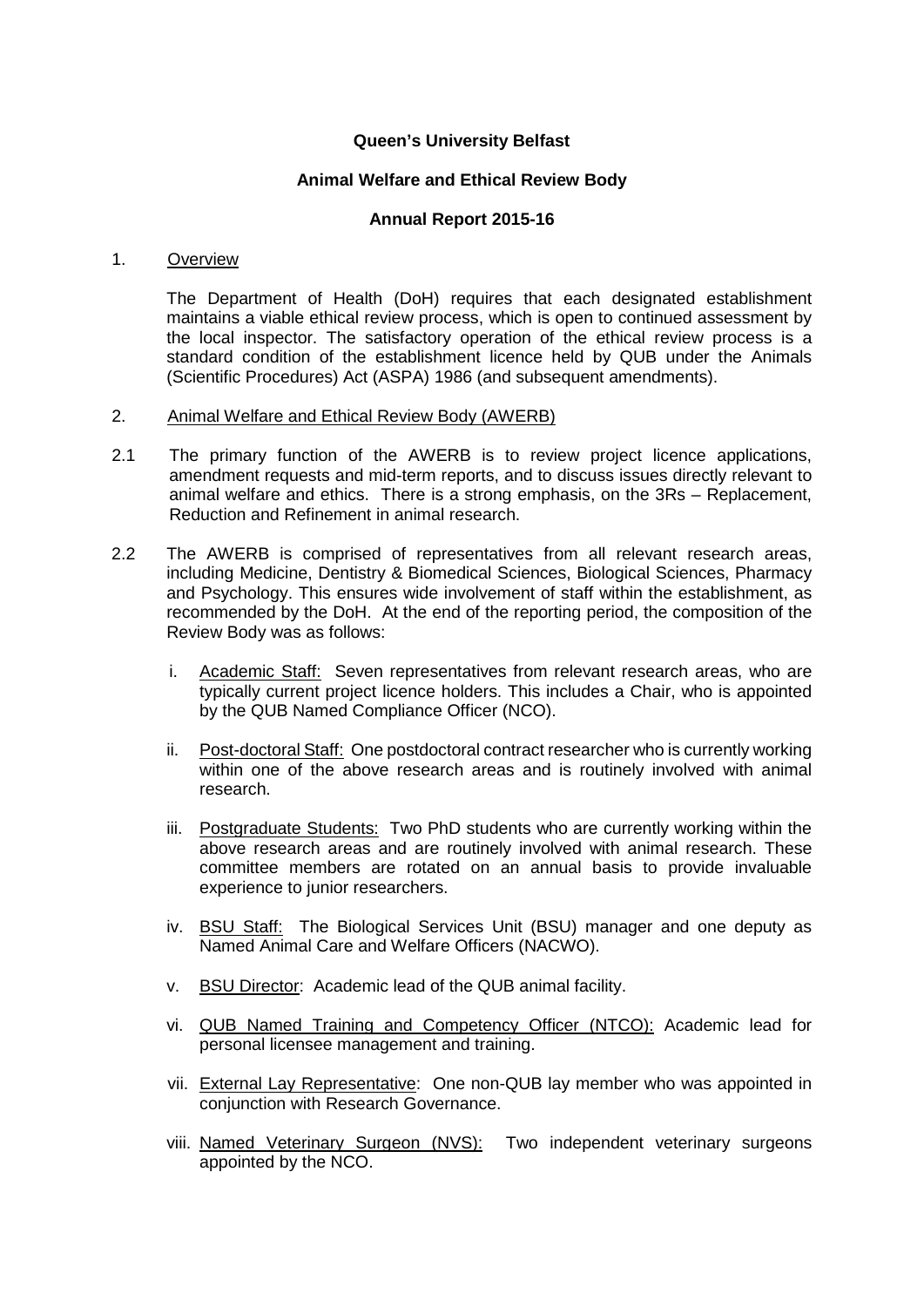- ix. DOH Inspector: Invited to be in attendance at all AWERB meetings.
- x. QUB Named Compliance Officer (NCO): Invited to be in attendance at all AWERB meetings.
- 2.3 During the reporting period six AWERB meetings were held (21 October 2015, 9 December 2015, 24 February 2016, 27 April 2016, 15 June 2016, 24 August 2016) at which 7-13 members were present, thus satisfying the quorum of five attending members set by the terms of reference. Detailed minutes of discussions and decisions were maintained. When required these are made available to Department of Health (DoH) inspector or shared in a redacted form to fulfil requests made under Freedom of Information (FoI) Legislation.

# 3. Project Licences

- 3.1 A project licence provides authorisation from the DoH for a defined programme of work. At the end of the reporting period, there were 42 project licences issued to QUB, held by 36 different staff members. This number has remained constant compared to 2014- 15.
- 3.2 At QUB a project licence application typically involves the Chair of the AWERB, together with the DoH Inspector, NVS and NACWO, working together with the applicant from an early stage of the process in relation to e.g. structure, content and experimental protocols, with particular regard to animal ethics, the 3Rs and animal welfare. Once the application has undergone several iterations, it is sent to the rest of the AWERB, who then review the completed submission.
- 3.3 The process for project licence application has been detailed in a specific Standard Operating Procedure and made available internally to support researchers with the process. The applicant (or appropriate designate) must attend the AWERB meeting at which their application is considered so that they may discuss any issues or concerns directly with the committee. They are required to satisfy the AWERB that the proposed research is fully justified in relation to realistic outcomes of the project balanced against animal use. Typically, further revisions are requested by the committee and final ethical approval is only granted by the Chair upon their satisfactory completion. During the reporting period, the AWERB considered six project licence applications (four new projects and two renewals).
- 3.4 A project licence provides authorisation only for a specified programme of work as defined in the original application. If, subsequent to issue, the project licence holder decides that they would like to modify an experimental protocol or make any other change to the licence, no matter how small, they are required to apply to the AWERB for ethical approval.
- 3.5 The application process for an amendment is similar to that for project licence applications, with advice generally sought from and/or offered by the Chair, DoH Inspector, NVS and NACWO, prior to ethical review by the rest of the AWERB.
- 3.6 During the reporting period, 10 project licence amendment applications were reviewed and approved. These included: (1) addition of Place Other than the Licensed Establishment (POLE); (2) inclusion of study of an additional species of parasite; (3) increase of animal numbers; (4) minor amendments to experimental workflow; (5) inclusion of QUB as a POLE; (6) transfer of licence holder; (7) addition of intramuscular route for inoculation; (8) addition of optical imaging technique; (9) addition of collection of intraocular and tear fluids. After review by the committee, these amendments were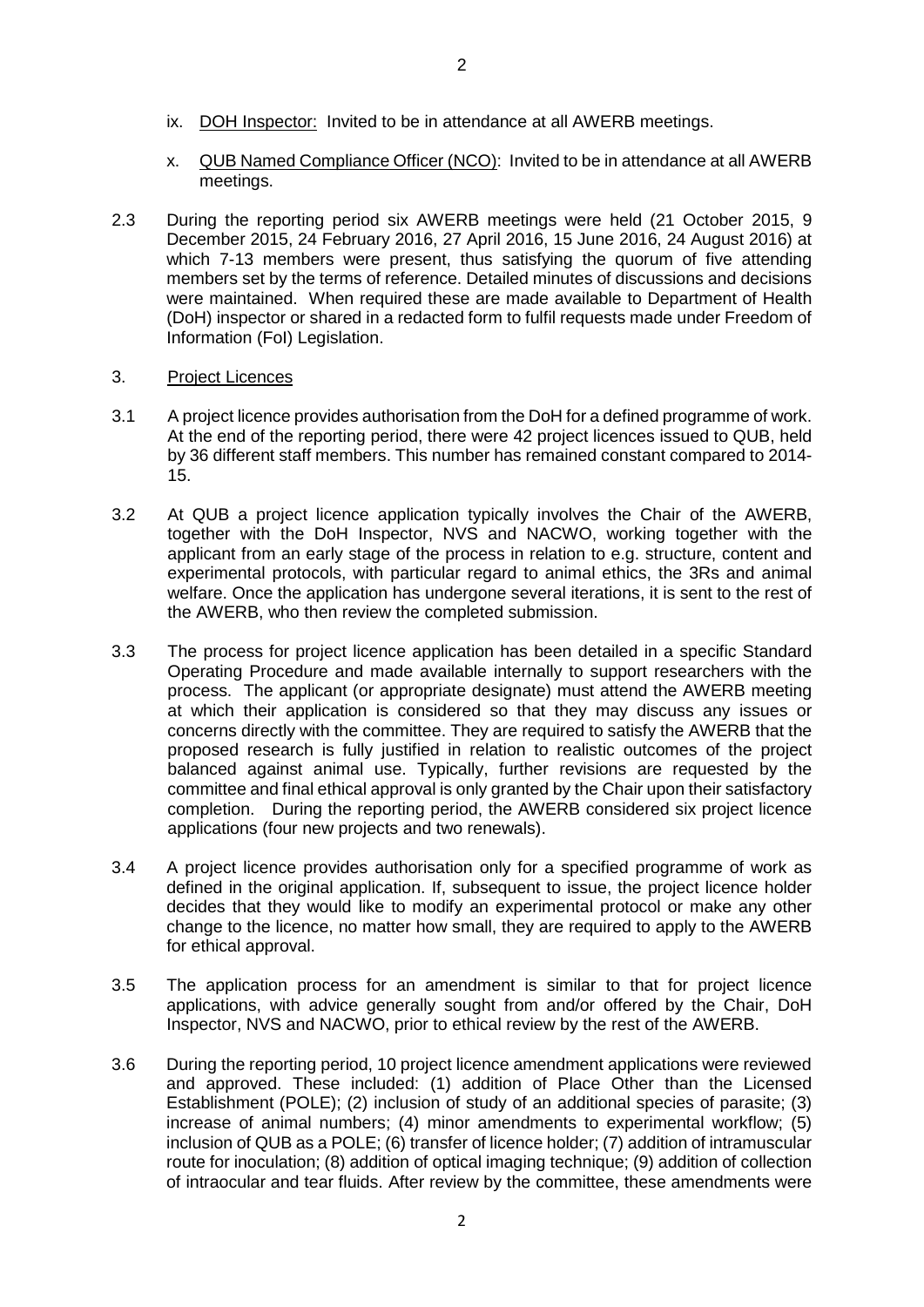typically subject to minor amendment prior to granting of final ethical approval by the Chair of the AWERB.

- 3.7 Mid-term reviews of all active project licences are undertaken by the AWERB at two and a half years, in which the project licence holder is required to report on:
	- i. project progression, including details of animal usage (licensed and Schedule 1), retrospective severity, and research outputs;
	- ii. project management, including details of meetings with the NACWO, BSU staff and NVS;
	- iii. project refinement, including plans for reducing animal use or improving animal welfare, and details of any observed adverse effects;
	- iv. future plans, estimating animal usage and detailing available funds for completion of the work.
- 3.8 The mid-term review process also involves a mandatory meeting with the NVS to discuss project progression and refinement. Only when the AWERB are satisfied that acceptable progress has been achieved, the conditions of the licence have been adhered to, and that appropriate future plans have been put in place (including funding), is ethical approval granted for project continuation. During the reporting period, three mid-term reviews were undertaken, all of which were approved for continuation.

## 4. Final Reports

- 4.1 In order to maintain oversight of animal research conducted under QUB project licences and to assess the balance outputs/outcomes against animal use, the AWERB review and approve all final reports before they are submitted to the DoH. Upon expiry of their project licence, holders are required to report on the same categories as detailed above in relation to mid-term review.
- 4.2 During the reporting period, the AWERB reviewed and approved 11 final reports.
- 5. Other Business
- 5.1 The main role of the AWERB relates to project licence application and review, however, from time to time, other issues are discussed where these have potential to directly impact upon animal welfare and ethics, and are covered by the Committee's remit. Subsequently the NACWO, NVS and BSU Management reports are included as standing agenda items at each AWERB meeting.
- 5.2 During 2015-16 the following notable additional business items were discussed to ensure animal welfare and robust compliance with the legislation:
	- i. Animal management software:

The BSU animal management software system, installed in 2014, is operational with regard to animal management and personal licensee training and competency records. The BSU will continue to expand the software's usage, with the next phase focusing on incorporating financial aspects of running the BSU.